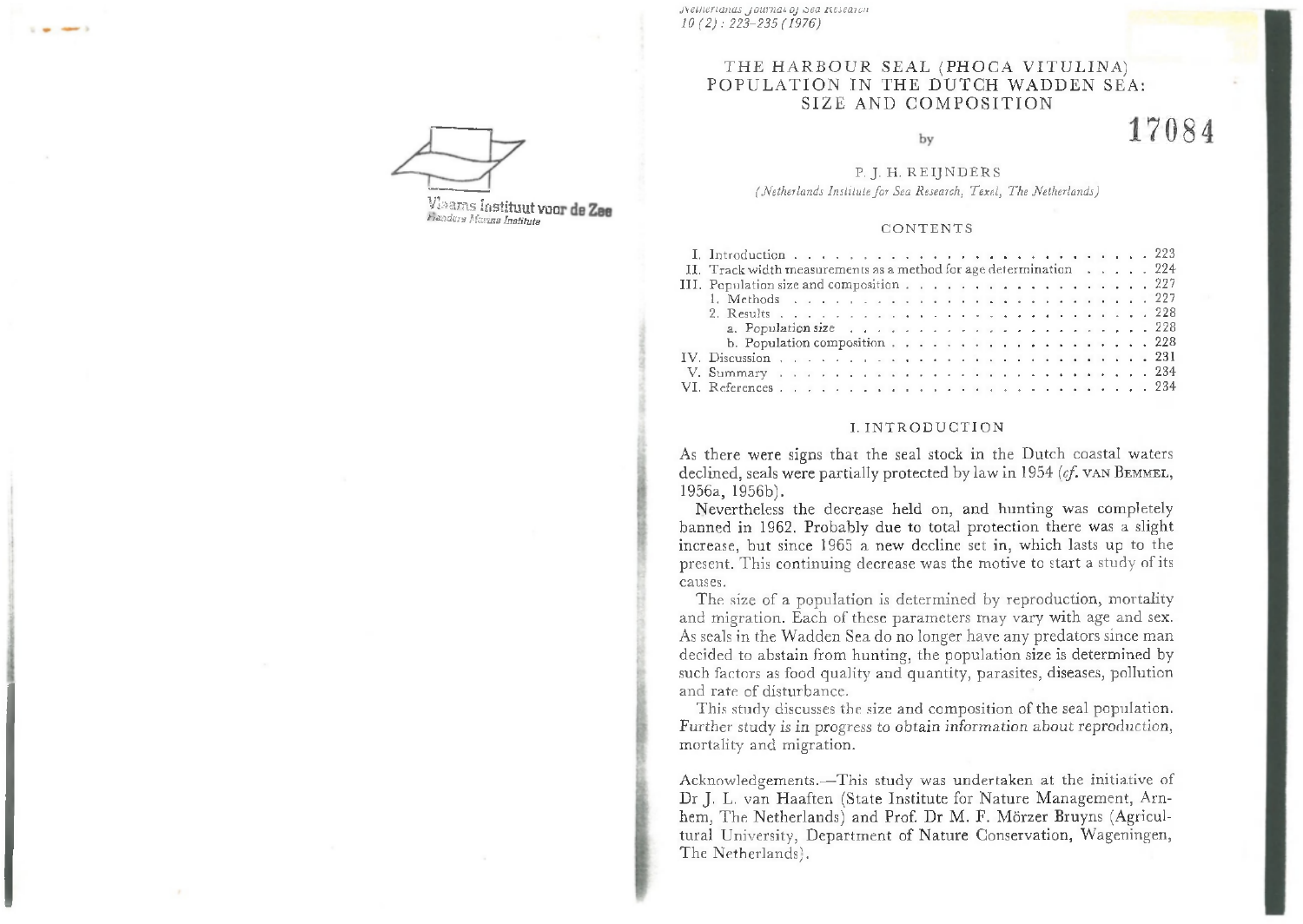# 224 P. J. H. REIJNDERS

The author is much indebted to Dr J. L. van Haaften who since 1958 studied seals in The Netherlands. His field observations and many suggestions are incorporated in this study. Thanks are also due to Dr J. J. Zijlstra, director of the Netherlands Institute for Sea Research, for his hospitality, reading of the manuscript and valuable comments. The advice of Dr H. G. Fransz and Mr W. G. van Arkel in statistics has been greatly appreciated.

The author also acknowledges Mr G. J. de Haan, director of the Texel Museum and Dr D. Dekker, Artis Zoo, Amsterdam, for the opportunity given to experiment with captive seals, the aviator Mr A. Droog, and the crews of M.S. "Eider" of the Institute and M.S. "R.P. 19" of the water police, district Delfzijl.

Financial support from the Netherlands Organization for the Advancement of Pure Research (ZWO) and World Wildlife Fund Holland made this study possible.

## II. TRACK WIDTH MEASUREMENTS AS A METHOD FOR AGE DETERMINATION

In comparable studies of B1GG (1969), SM1TH (1973) and Boulva (1974) information on the size-, age-, and sex-composition of seals was obtained from random samples of animals shot.

Because of the low numbers of seals in the Dutch Wadden Sea this method could not be used, instead another more indirect method was applied. Already van HAAFTEN (1959) in his censuses, used the tracks the seals leave on the flats w hen they move from their resting places to the water edge. These tracks may be a mean to determine their size. The seal uses the nails of its fore-flippers to crawl over the sand. The width of the track now may indicate the size of the seal and, by a sizeage relationship, also roughly the age class (juvenile, subadult and adult animals).

To test the possible use of the track for age group determination the smallest distance between the imprints of left and right fore-flipper nails was measured and is referred to as "track width" (Fig. 1). Seals kept in captivity at the Texel Museum and the Artis Zoo, Amsterdam, provided hasic measurements which were carried out in mid-July. The animals were sent one by one through a rather narrow lock with a moist sandy bottom. The track each animal left behind was measured and compared with its age. In addition track widths of seals in representative areas of the Wadden Sea were measured during 4 boat trips, respectively in June 1974 (whelping time), in late August 1974 (mating time), at the end of May 1975 (pre-whelping time) and in



Fig. 1. Resting place and seal track on sand bank.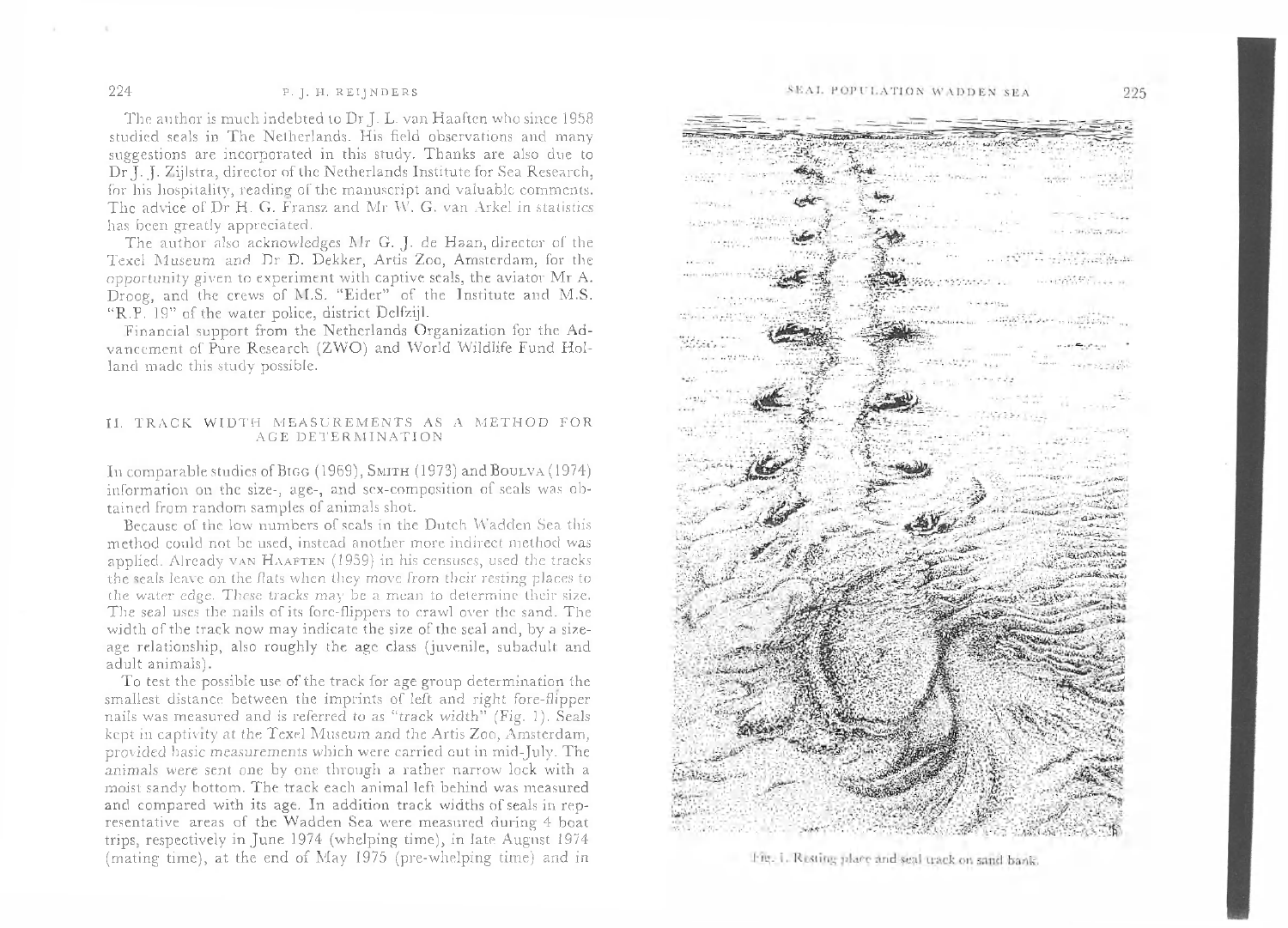early August 1975 (post-whelping time).

The relation between age and track width for captive seals is shown in Fig. 2 in which the limits between juveniles, subadults and adults are



Fig. 2. Relationship between track width (cm) and age (years) of harbour seals based on captive animals measured in July; eye-fitted curve.

indicated. These limits are based on a trinomial fit of the data (REIJN-DERS, 1975).

To make sure that the captive seals are representative for seals living in the Wadden Sea-*i.e.* have the same skeletal growth rate-the results were compared with the field observations made in the same period (June-July) as the tracks of the captive seals were measured. When a mother and young were observed, and also single juveniles, the corresponding track widths were measured (Table I).

The mean value for mature captive seals is somewhat higher than that for wild seals. However, in the captive group the mature seals were mainly males (10 out of 15) and full-grown males are about  $3\%$ longer (WIPPER, 1974). Thus the mean value for the captive group has to be regarded somewhat too high, the mean value for the wild seals (just females) somewhat too low.

In the captive group, due to low numbers of individuals, no attention could be given to the possibility whether the sexes showed different track widths at certain ages. BISHOP (1968), BIGG (1969) and FISHER (1952) stated that there appears to be no significant difference in length and weight between sexes till the age of 6 years. For seals in the

Comparison between track widths measured for captive harbour seals and for wild ones at ages of less than one month (pups) and of 4 years and older (adults).

|        | Group   | Mean<br>$\text{\textdegree}(cm)$ | SD<br>$\left( cm\right)$ | Numbers |
|--------|---------|----------------------------------|--------------------------|---------|
| pups   | captive | 26.4                             | 2.4                      | J.      |
|        | wild    | 26.3                             | 3.0                      |         |
| adults | captive | 63.3                             | 4,7                      | 15      |
|        | wild    | 61.7                             | 4.9                      | 62      |

Texel Museum a linear regression was established between girth and track width  $(r = 0.98; p < 0.001; n = 22)$ . FISHER (1952: 6) also reports data on girth behind fore-flippers and age, he found no difference between sexes. Thus FISHER's data offer circumstantial evidence that the sexes, till the age of 6, do not vary in track width.

Fig. 2 shows that 3 age groups have clearly distinguishable ranges in track width; shortly after whelping time juveniles (0.01 year) measured 26 to 32 cm, subadults (1,2 and 3 year) 36 to 55 cm, adults (4 year and older) above 56 cm.

#### III. POPULATION SIZE AND COMPOSITION

## 1. METHODS

The harbour seals in the Wadden Sea do not constitute one continuous population, but are distributed in several small groups, apparently isolated from one another, at least during summer time when they stay in the Wadden Sea. Fig. 3 shows the subareas between which little or no exchange takes place. It was found that the same animals returned every low tide to one specific sand bank. It could not be determined whether the same animals returned to that specific sand bank the next year after having left the Wadden Sea during winter time (REUNDERS, 1973).

Estimates of the population size were m ade by regular aerial surveys from May till September 1974 and 1975 during low tide, when the seals are resting on the edges of the tidal flats. All counts were made at heights of about 150 m and each survey lasted about 2<sup>1</sup>/<sub>2</sub> hours.

Size and composition of the population were established during the 4 boat trips made in 1974 and 1975, both years about whelping time (June) and about mating time (August). Juveniles, subadults and adults were distinguished by measuring the track widths of the animals.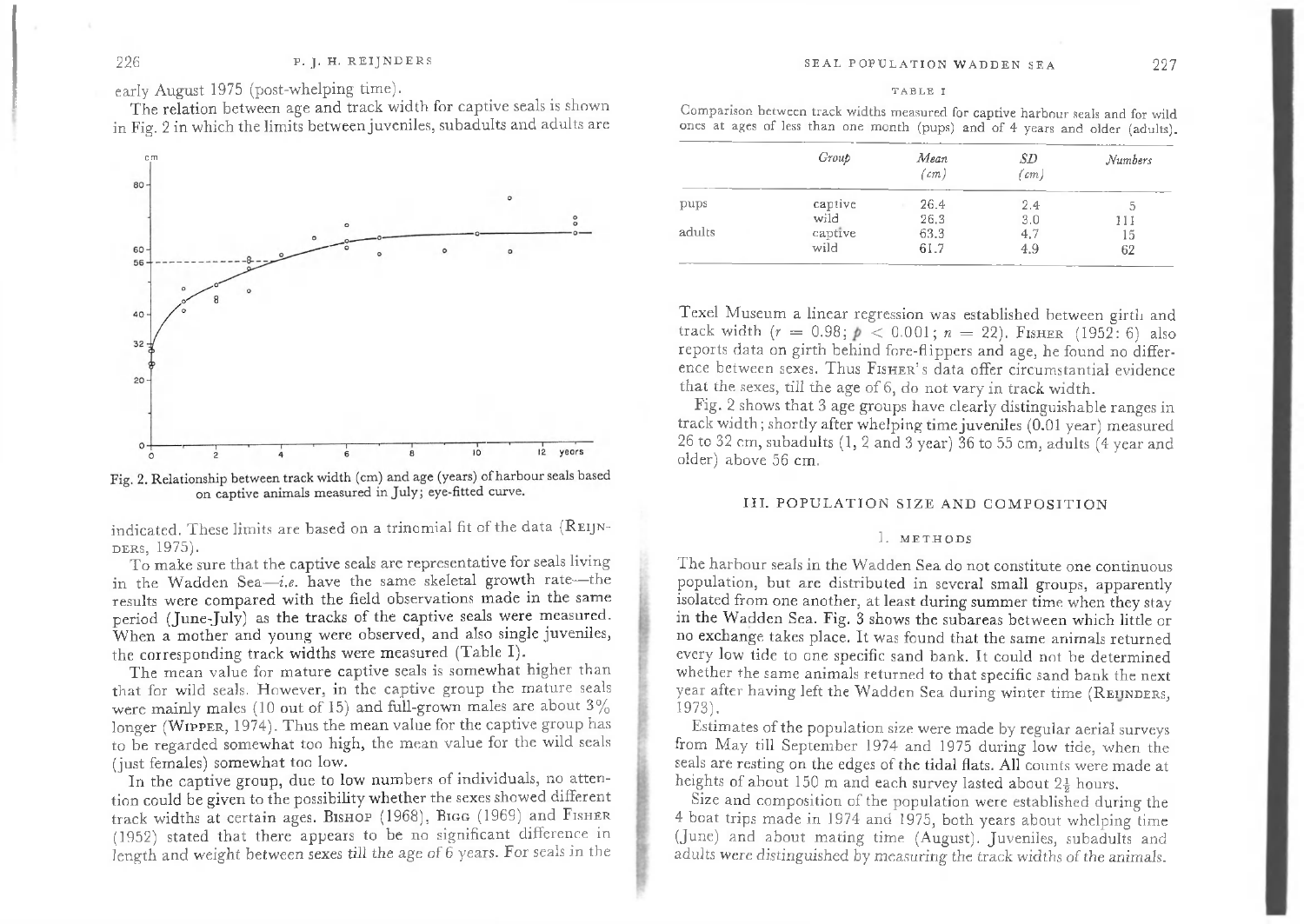

Fig. 3. Studied area of the Dutch Wadden Sea with localities occupied by harbour seal.

#### 2. RESULTS

#### a. POPULATION SIZE

Since 1959 estimates of the size of the seal population are available from regular aerial surveys, they are given in Fig. 4. Such aerial censuses are thought to be fairly reliable because in restricted areas counts by plane gave nearly the same results as counts by boat (Table II). Moreover, the whole Dutch Wadden Sea can be covered during one low tide, thus avoiding double counts.

#### b. POPULATION COMPOSITION

The track width measurements provide the information for an estimation of the age group composition of the total wild population established in the aerial surveys. The age group distribution was estimated per area (Table II) which needed some calculation.

Not all seals in each area left a well defined track behind because the substrate was unsuitable (e.g. too soft) or because seals moved by lateral undulation rather than by the usual dorso-ventral way or because seals did not haul out at the moment their hauling area was visited. The assumption is made (based on Table II, post-whelping time 1975) that the animals measured represent a fair sample of the animals present in the area. In some areas no measurements were made, in that cases age group splits were made on basis of the total of the areas where measurements were carried out. A better estimate was possible during whelping time (1974) and the post-whelping time



Fig. 4. Population sizes of harbour seals present in the Dutch Wadden Sea in September, according to the aerial surveys  $(\triangle)$ , estimates of HAVINGA (1933) (O), MOHR (1952) ( $\blacksquare$ ) and vAN BEMMEL (1956b) ( $\Box$ ), and to own calculations backward and forward from 1959 (.). Also indicated are numbers killed by hunting according to MEYER (1964)  $(\nabla)$ .

(1975), as it could be demonstrated (REIJNDERS, 1973; VAN HAAFTEN, personal communication) that, due to suckling and their apparently higher need for rest, all pups are detected during the aerial counts in these periods. Therefore, the ratio achieved between subadults and adults for the areas with measurements was applied to the numbers counted by the aerial survey at the nearest date in the other areas, after subtraction of the known number of juveniles.

The data treated in this way, resulted in estimates for the whole Dutch Wadden Sea population as shown in Table II (last column).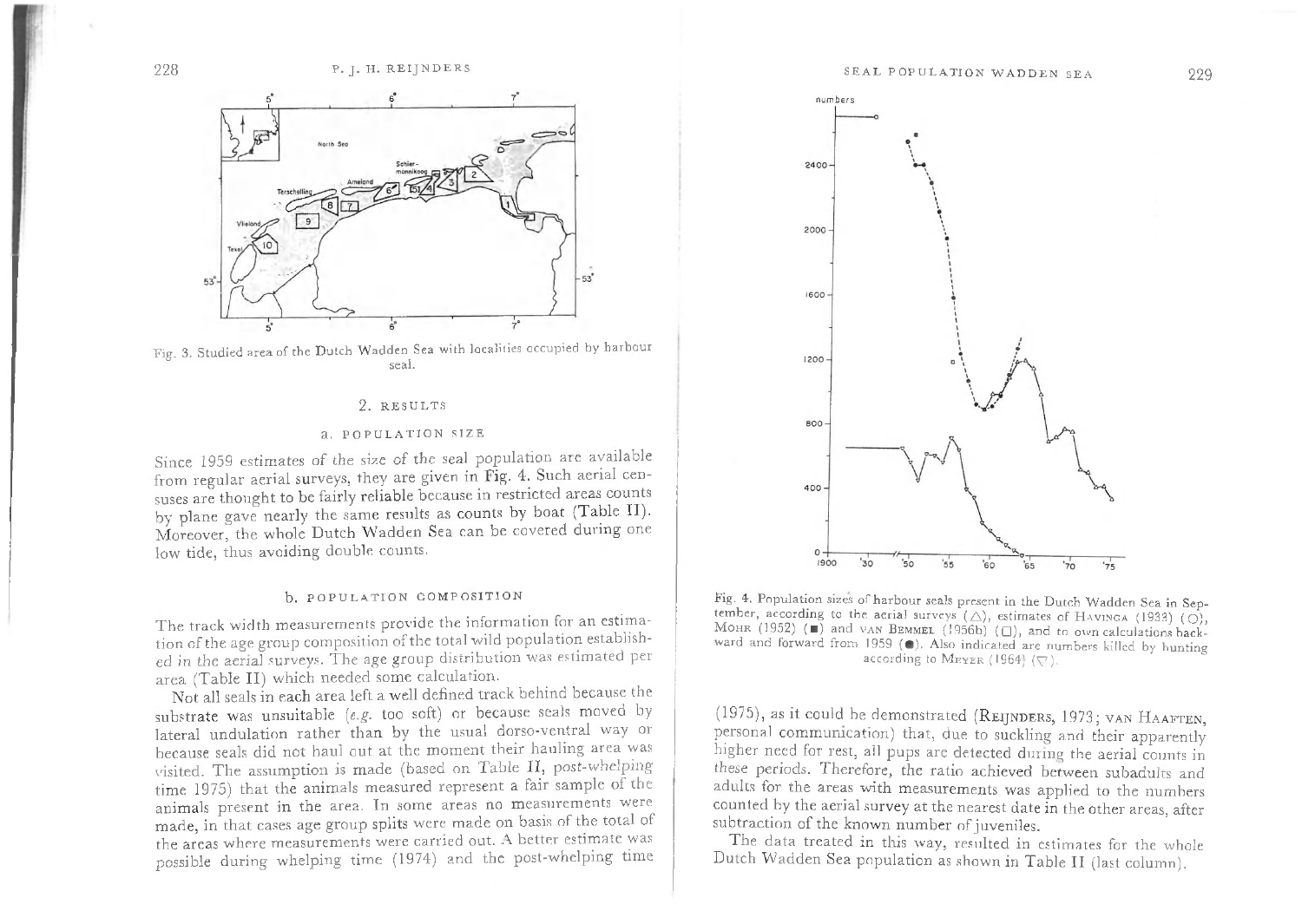## 230 P. J. H. REIJNDERS

#### TABLE II

Calculation of the population composition of seals in the Dutch Wadden Sea based on track width measurements in part of the subareas, and on aerial census. In 1974 for whelping time (end of June) and mating time (early September); in 1975 for prewhelping time (end of May) and post-whelping time (early August). Data between brackets are estimates obtained from ratios in the subareas sampled (for location of subareas see Fig. 3). Resulting total numbers of juveniles, subadults and adults are given with 95% confidence limits.

| Group                    | Subarea |           |             |                |                |                |          |                |      |                  |              |  |  |  |
|--------------------------|---------|-----------|-------------|----------------|----------------|----------------|----------|----------------|------|------------------|--------------|--|--|--|
|                          | I       | $_{I\!I}$ | Ш           | IV             | V              | VI             | VII      | VIII           | IX   | $\boldsymbol{X}$ | Total        |  |  |  |
| 1974, whelping time      |         |           |             |                |                |                |          |                |      |                  |              |  |  |  |
| Juveniles                | 0       | 12        | 9           | $\overline{2}$ | 1              | $\theta$       | 0        | $\bf{0}$       | 0    | $\overline{2}$   | $26 + 13$    |  |  |  |
| Subadults                | (7)     | 31        | 24          | 27             | 12             | 21             | 18       | 13             | (10) | 17               | $180 + 24$   |  |  |  |
| Adults                   | (5)     | 20        | 26          | 21             | 9              | $\overline{4}$ | 0        | $\overline{0}$ | (7)  | 22               | $114 + 23$   |  |  |  |
| Measured                 | 0       | 34        | 34          | 32             | 15             | 18             | 7        | 8              | 0    | 22               | 170          |  |  |  |
| Boat census              |         | 34        | 47          | 43             | 15             | 18             | 10       | 8              |      | 22               | 197          |  |  |  |
| Aerial census            | 12      | 63        | 59          | 50             | 22             | 25             | 18       | 13             | 17   | 41               | 320          |  |  |  |
| 1974, mating time        |         |           |             |                |                |                |          |                |      |                  |              |  |  |  |
| Juveniles                | (4)     | (7)       | 5           | 5              | 4              | 6              | (3)      | (1)            | (2)  | (3)              | $40 + 27$    |  |  |  |
| Subadults                | (24)    | (40)      | 38          | 42             | 9              | 25             | (16)     | (4)            | (13) | (22)             | $233 + 49$   |  |  |  |
| Adults                   | (24)    | (40)      | 54          | 21             | 20             | 13             | (15)     | (3)            | (12) | (21)             | 223 $\pm$ 49 |  |  |  |
| Measured                 | 0       | 0         | 38          | 29             | 18             | 14             | 0        | 0              | 0    | 0                | 99           |  |  |  |
| Boat census              |         |           | 45          | 45             | 22             | 15             |          |                |      |                  | 127          |  |  |  |
| Aerial census            | 52      | 87        | 97          | 68             | 33             | 44             | 34       | 8              | 27   | 46               | 496          |  |  |  |
| 1975, pre-whelping time  |         |           |             |                |                |                |          |                |      |                  |              |  |  |  |
| Juveniles                | 0       | 0         | $\mathbf 0$ | 0              | 0              | 0              | 0        | 0              | 0    | 0                | $\theta$     |  |  |  |
| Subadults                | (3)     | 26        | 16          | 5              | 9              | 19             | (2)      | (2)            | 4    | 7                | $93 +$<br>18 |  |  |  |
| Adults                   | (4)     | 14        | 40          | 15             | 3              | 5              | (3)      | (3)            | 5    | 14               | $106 \pm 18$ |  |  |  |
| Measured                 | O       | 25        | 35          | 19             | 4              | 18             | $\theta$ | $\Omega$       | 5    | 14               | 120          |  |  |  |
| Boat census              |         | 40        | 56          | 20             | 7              | 24             |          |                | 5    | 15               | 167          |  |  |  |
| Aerial census            | 7       | 40        | 56          | 20             | 12             | 24             | 5        | 5              | 9    | 21               | 199          |  |  |  |
| 1975, post-whelping time |         |           |             |                |                |                |          |                |      |                  |              |  |  |  |
| Juveniles                | 2       | 12        | 22          | 9              | $\overline{2}$ | 2              | 4        | 4              | 6    | 1                | $64 + 17$    |  |  |  |
| Subadults                | 20      | 30        | 34          | 12             | 15             | 28             | 10       | 14             | 16   | 9                | $188 + 23$   |  |  |  |
| Adults                   | 11      | 39        | 62          | 33             | 11             | 5              | 22       | 19             | 16   | 19               | 237 $\pm$ 23 |  |  |  |
| Measured                 | 32      | 69        | 114         | 39             | 23             | 34             | 30       | 34             | 34   | 20               | 429          |  |  |  |
| Boat census              | 33      | 81        | 117         | 47             | 23             | 34             | 32       | 36             | 40   | 20               | 463          |  |  |  |
| Aerial census            | 33      | 81        | 118         | 54             | 28             | 35             | 36       | 37             | 38   | 29               | 489          |  |  |  |

About the sex ratio no data could be obtained with the present method but juvenile harbour seals caught in the Dutch Wadden Sea in the period 1965 to 1975 had a sex ratio of 1, 100 females against 102 males (Table III).

For subadults, data collected from stranded seals by VAN HAAFTEN (personal communication), a sex ratio of nearly 1 was found (25 females out of 47 animals).

#### TARLE III

Sex ratio (females : males) of harbour seals estimated by various authors (numbers sampled between parentheses).

| Author                            | Area               |          | Sex ratio |          |         |
|-----------------------------------|--------------------|----------|-----------|----------|---------|
|                                   |                    | Juv.     | Subod.    |          | Adult   |
| Present study                     | Dutch Wadden Sea   | 1(202)   | 1.1(47)   |          |         |
| WIPPER (1974)                     | West German Wadden |          |           |          |         |
|                                   | Sea.               | 1,1(180) |           |          | 0.9(42) |
| Havinga (1933)                    | Dutch Coast        | 1(37)    |           | 1(38)    |         |
| BONNER &                          |                    |          |           |          |         |
| Vaughan (1972)                    | England            | 1(308)   |           |          |         |
| Boulva (1971,1974) Eastern Canada |                    | 0.9(188) |           | 1.1(246) |         |
| Bigg 1969                         | British Columbia   | 1(64)    |           | 1.1(245) |         |
| Bishop (1968)                     | Alaska             | 1(197)   |           | 0.9(50)  |         |

#### IV. DISCUSSION

Before 1959, the year van HAAFTEN  $(1974)$  started his aerial censuses (Fig. 4), data on the population size of *Phoca vitulina* in the Dutch Wadden Sea are sarce. BROUWER (1928) estimated the total numbers at 1500, HAVINGA (1933) at 2700 and VAN BEMMEL (1956b) at 1200 specimens. None of these authors explains exactly how and when the estimates were obtained. From data available on annual numbers killed (MEYER, 1964), and by using rates known from stable populations of harbour seals, it is tried to calculate population sizes earlier than 1959.

Since the population size varies with the season, and the counts of van HAAFTEN (1974) were done in September, calculations for earlier years have been made for the same time of the year.

Assuming pups to constitute, on an average, about 30% of the September population (vAN BEMMEL, 1956b; vAN HAAFTEN, personal communication) and an annual mortality of  $17\%$  (BOULVA, 1974), the annual hunting data  $(K_{t+1})$  can be used to obtain the September size of the population  $(N_t)$  out of the September size of the population in the next year  $(N_{t+1})$ , following the equation:

$$
N_{t+1} = \frac{100}{70} (1 - 0.17) N_t - K_{t+1}
$$

Starting with the value of 900 seals for 1959 of van HAAFTEN (1974) and using the annual kills according to MEVER  $(1964)$  (Fig. 4), the September population sizes  $(N_t)$  are calculated backwards from year to year (Fig. 4). In this way a population size of 2550 specimens is obtained for 1949.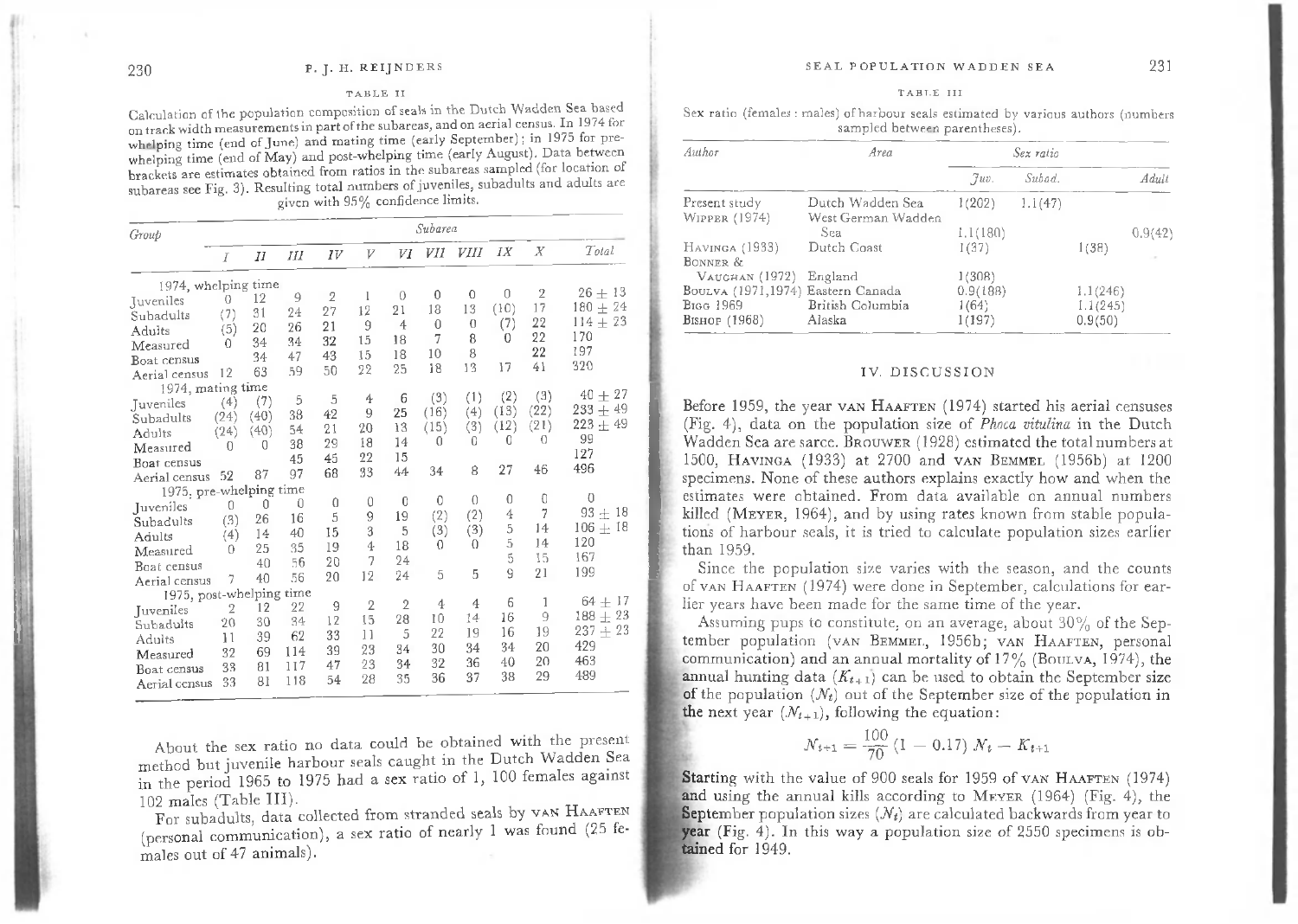# SEAL POPULATION WADDEN SEA 233

# 232 P. J. H. REI JNDERS

HAVINGA (1933) estimated the harbour seal population in the Dutch W adden Sea from 1900 till 1930 on about 2700 specimens. For his estimate he assumed the percentage of subadults to be 15% of the total population which is certainly too low as BOULVA  $(1974)$ , BIGG  $(1969)$ and WIPPER (1974) arrive at percentages of  $30\%$ . At the other side he added a certain number of seals to his estimate (based on bounty data) without further explanation.

Also on bounty data MOHR  $(1952)$  estimated the population size in the Dutch Wadden Sea on about 2600 specimens for 1950.

Though based on several implicit assumptions, the calculation over the period from 1949 to 1959 seems useful to bridge the gap between the time of the stable population and the period of registered decline. It may imply that between 1900 and 1950 the population in the Dutch Wadden Sea fluctuated around 2600 specimens and that from that time on a steady decrease set in. The start of this decrease may be caused by the fact that from 1949 bounties were not paid any longer. The result will have been that nearly only pups were killed for the fur industry. The interest for adults was diminished not only because the payment of bounty was stopped but also because the demand for trainoil had ended (MEYER, 1964; 'T HART, personal communication).

It should be mentioned that in the foregoing calculation no attention was paid to migration. A considerable migration to or from especially other parts of the Wadden Sea (Denmark, Germany) may have had its influence on the population under consideration. Also in these areas bounty killing occurred.

From 1959 on the aerial surveys provided more reliable data (Fig. 4), though they are quite probably underestimates as some animals did not haul out. The seals still decreased in numbers, with only slight peaks in 1963–1964 and 1969–1970. The first increase, setting in with the count of 1959, probably resulted from the fast decrease in kills up to the year 1962 when hunting was forbidden and the seals got totally protected; com pare the continuation after 1959 of the calculated population size estimate (Fig. 4). This extra quantity of pups not shot in this way may not only explain the first increase in numbers but perhaps also the slight second increase beginning in 1968, as these pups started a new wave of births when they became mature 4 to 5 years later.

When the calculated curve for the population, with its decrease before 1959 and its initial increase after that year, is of real importance this would also imply (Fig. 4) that after 1963 another factor than hunting has to be responsible for the further decrease in numbers.

The frequency distribution  $(Fig.5)$  of the track widths measured is fairly different for the 4 measuring series. The first boat trip was made

during whelping time, whilst the third trip was made before the whelping began. The second trip was carried out late in the mating time, so some seals might already had left the Wadden Sea (VAN HAAFTEN, 1974), whilst the fourth trip was made just when whelping



Fig. 5. Track width frequency distributions of harbour seals in the Dutch Wadden Sea: a. at whelping time (end June 1974); b. at mating time (September 1974); c. at pre-whelping time (end May 1975); d. at post-whelping time (early August 1975).

was finished and the mating time started. The estimates during the post-whelping time of 1975 are obviously the best ones as  $88\%$  of the population present was measured. The distribution of these 1975 measurements is clearly bimodal. One peak, at 25 to 30 cm, reflects the pronounced age group of the newborn pups. The second peak, at 55 to 65 cm, demonstrates the decreasing length growth from their fourth year forward (Fig. 2) of the adults.

Table II gives more details on the population composition of the seals. Due to the high variance in the age composition between subareas it was necessary to sample as many subareas as possible to obtain